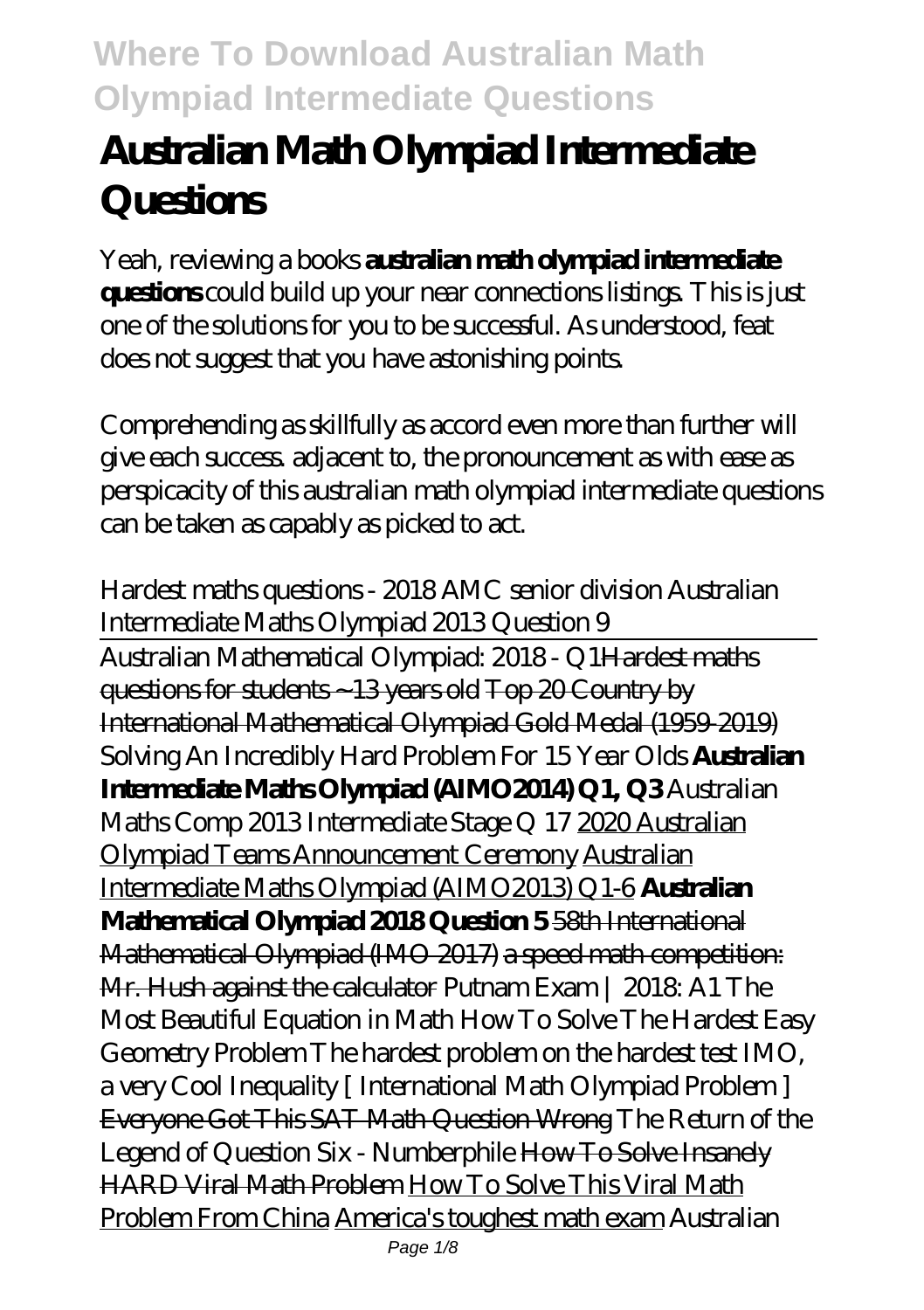*Maths Olympiad | Part 1 | Views: 203* AUSTRALIAN INTERMEDIATE MATHEMATICS OLYMPIAD (AIMO) Question 1 of 2017 *Math gold medalist talks about the art of math* **British Math Olympiad | 2009 Round 2 Question 1** Math Olympiad (IMO) Preparations : Tips and Tricks **The Legend of Question Six - Numberphile Australian Mathematical Olympiad 2017, problem 6 (geometry)** Australian Math Olympiad Intermediate Questions

Australian Intermediate Mathematics Olympiad 2017 Questions 1. The number x is 111 when written in base b, but it is 212 when written in base b−2. What is x in base 10? [2 marks] 2. A triangle ABC is divided into four regions by three lines parallel to BC. The lines divide AB into four equal segments.

Australian Intermediate Mathematics Olympiad 2017 Australian Intermediate Mathematics Olympiad 2018 Questions 1. Let x denote a single digit. The tens digit in the product of  $2x7$  and 39 is 9. Find x. [2 marks] 2. If 234 b+1 −234 b−1 = 70 10, what is 234 b in base 10? [3 marks] 3. The circumcircle of a square ABCD has radius 10. A semicircle is drawn on AB outside the square.

Australian Intermediate Mathematics Olympiad 2018 2020 Australian Mathematical Olympiad Solutions AUSTRALIAN MATHEMATICAL OLYMPIAD 2020 Solutions 2020 Australian Mathematics Trust 1. Determine all pairs (a,b) of non-negative integers such that  $a+b 2 ab = 1$ . Solution 1 (Chris Wetherell) Without  $\log$  of generality, we assume that a  $\equiv$  b. Via the AM-GM inequality, AM GM, we must have  $a+b2$   $ab = 1$ .

#### 2020 Australian Mathematical Olympiad

Access Free Australian Math Olympiad Intermediate Questions 2015 Australian Intermediate Mathematics Olympiad - Questions. 2015 Australian Intermediate Mathematics Olympiad - Questions. Time allowed:  $4\,\mathrm{hours}$  NO calculators are to be used. Questions 1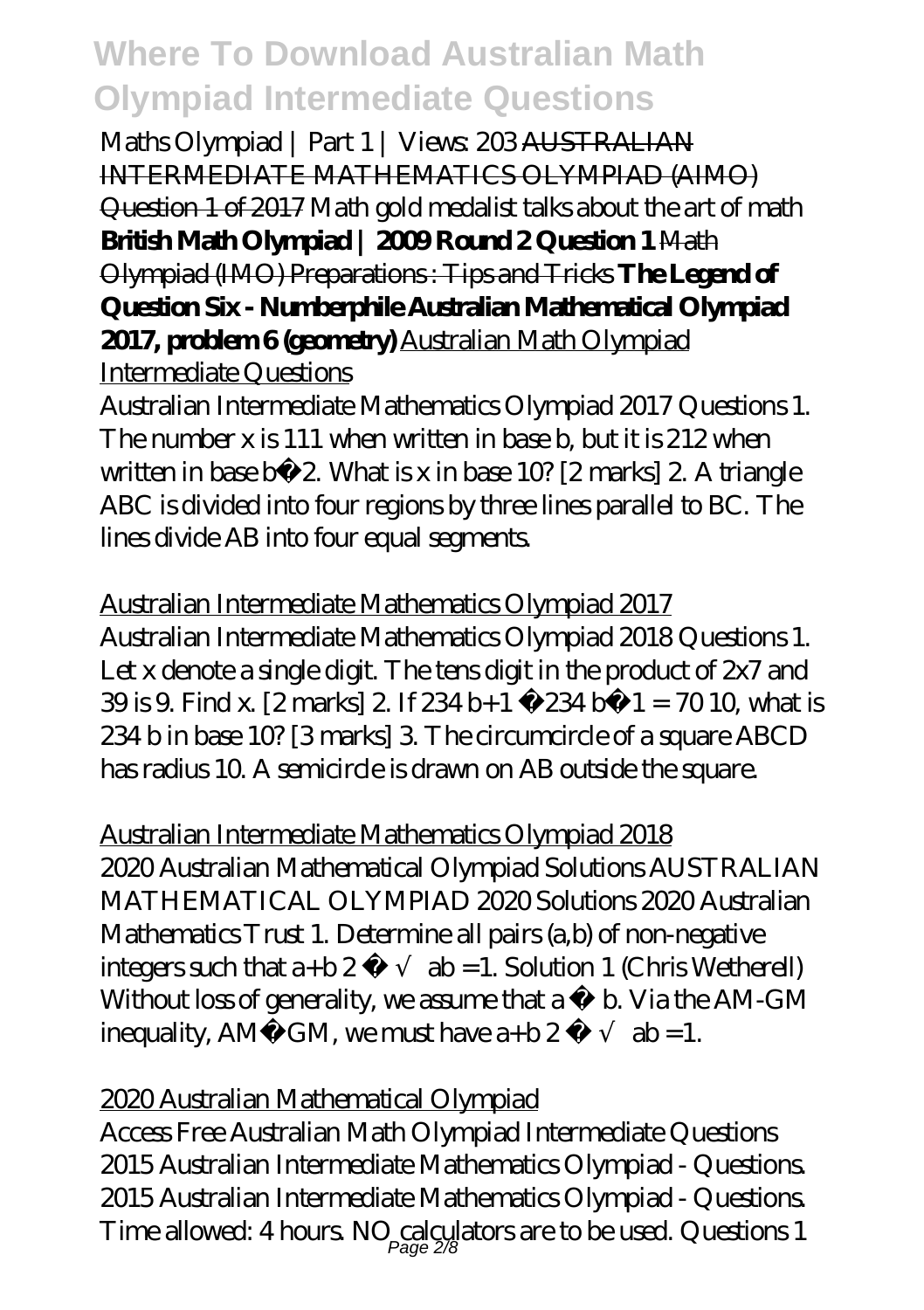to 8 only require their numerical answers all of which are nonnegative integers less than 1000.

Australian Math Olympiad Intermediate Questions Australian Intermediate Mathematics Olympiad 2018 Australian Intermediate Maths Olympiad practice tests 0.0 (0 ratings) Course Ratings are calculated from individual students' ratings and a variety of other signals, like age of rating and reliability, to ensure that they reflect course quality fairly and accurately.

Australian Math Olympiad Intermediate Questions The Australian Mathematics Competition (AMC) is a mathematics competition run by the Australian Maths Trust for students from year 3 up to year 12 in Australia, and their equivalent grades in other countries, since 1978. Middle Primary (Years 3–4) Upper Primary (Years 5–6) Junior (Years 7– 8) Intermediate (Years 9–10)

AMC / Olympiad Practice Questions & Past Papers First longer time limit competition for students in Australia to display their maths skills over 4 hours. We use this as a concrete way to teach students long term maths skills rather than just focus completely on the test. It will be a great way to improve one's concentration length, logical reasoning and overall problem solving skills.

Australian Intermediate Maths Olympiad | Udemy Get Free Australian Math Olympiad Intermediate Questions It is your unquestionably own epoch to enactment reviewing habit. in the middle of guides you could enjoy now is australian math olympiad intermediate questions below. Our comprehensive range of products, services, and resources includes books supplied from more than 15,000 U.S., Canadian ...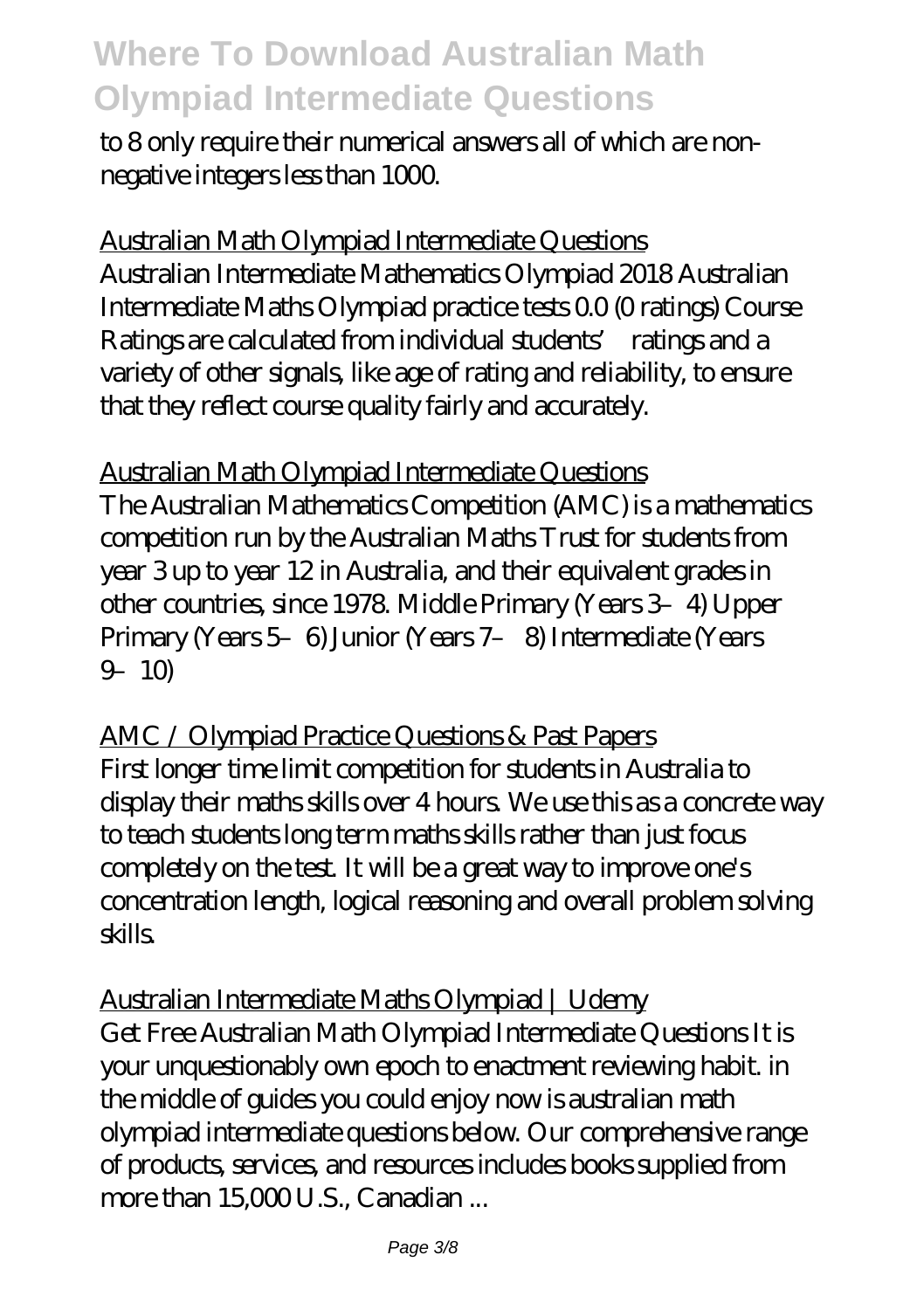#### Australian Math Olympiad Intermediate Questions

˝c 2016 Australian Mathematics Trust THE 2016 AUSTRALIAN MATHEMATICAL OLYMPIAD DAY 1 Tuesday, 9 February 2016 Time allowed: 4 hours No calculators are to be used. Each question is worth seven points. 1. Find all positive integers n such that  $2n + 7n$  is a perfect square. 2. Let ABC be a triangle. A circle intersects side BC at points U and V, side CA at points

#### THE 2016 AUSTRALIAN MATHEMATICAL Official sponsor of  $the...$

are high achievers in the Australian Mathematics Competition (AMC) students who have acquired knowledge in Olympiad problem solving. We also use the Australian Intermediate Mathematics Olympiad (AIMO) as one of the competitions to determine which students are selected to a number of invitation only events, including other mathematics competitions, enrichment classes and training schools.

Australian Intermediate Mathematics Olympiad | Australian ... Australian Intermediate Mathematics Olympiad - Question 1? Trevor's trailer has 3 tyres, two in use and one spare tyre. The three tyres are worn 25000km, 28000km, and 31000km. Find the distance

Australian Intermediate Mathematics Olympiad - Question 1 ... 2013 Australian Intermediate Mathematics Olympiad Time allowed: 4 hours. NO calculators are to be used. Questions 1 to 8 only require their numerical answers all of which are non-negative integers less than 1000. Questions 9 and 10 require written solutions which may include proofs. The bonus marks for the Investigation in Question 10 may be used to

2013 Australian Intermediate Mathematics Olympiad The Australian Mathematics Trust (AMT) is a national non-profit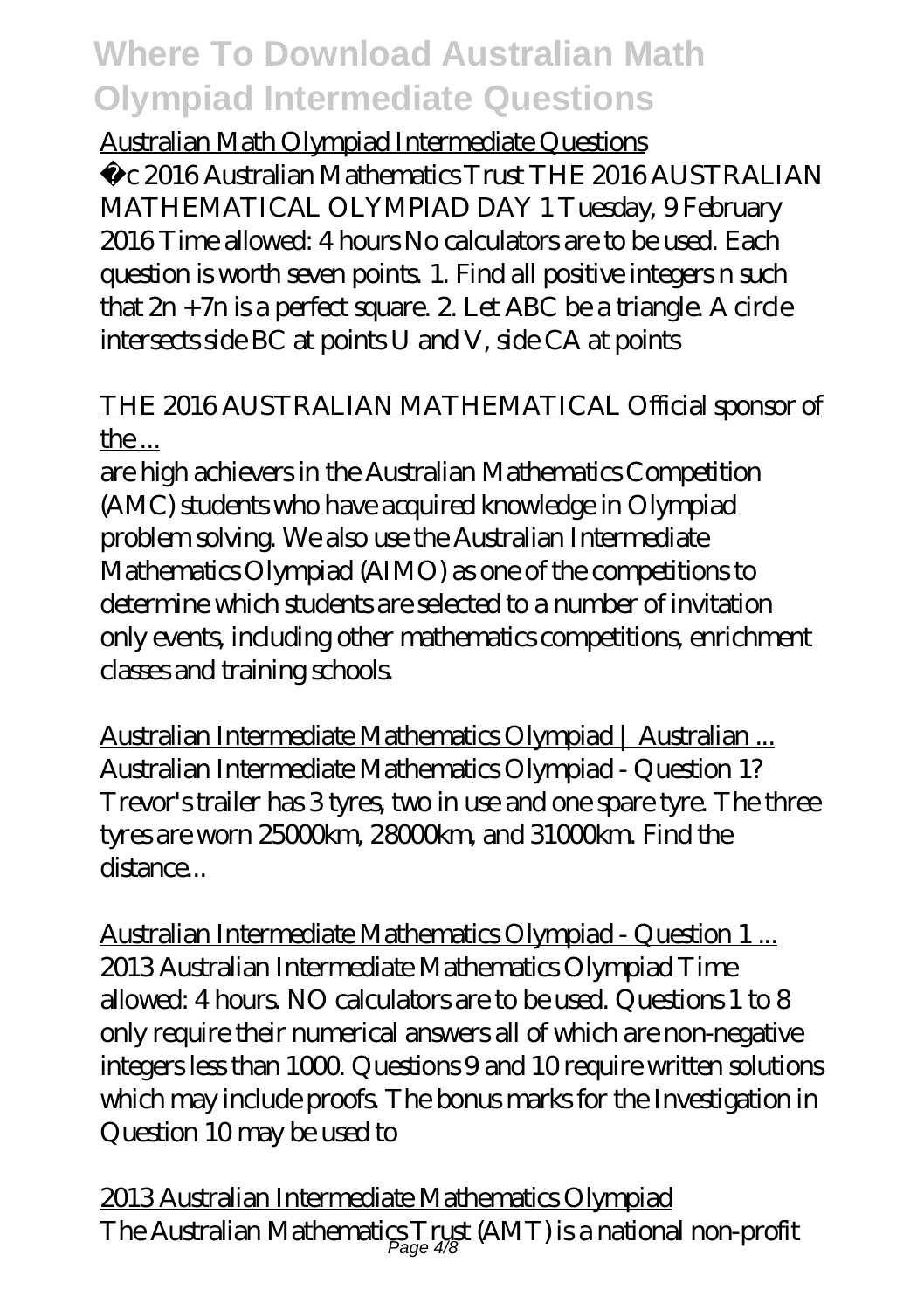organization whose purpose is to enrich the teaching and learning of mathematics for students of all standards. AMT hold mathematics and informatics competitions, administer enrichment activities, conducts workshops for students and teachers, and publishes books on mathematical enrichment for Australian and international students.

#### Australian Intermediate Mathematics Olympiad - ASDAN CHINA ...

Take the innocuously named Question 6, which is so complex, it can bring mathematicians to tears. As mathematician Simon Pampena explains the Numberphile video above, the Legend of Question 6 spawned from a maths competition for high-schoolers held in Australia in 1988. (Yep, they make 'em tough down here.) The competition was the International Mathematical Olympiad, which is held every year in a different country, and only six kids from every country are selected to compete.

The Legend of Question Six: One of The Hardest Maths ... australian intermediate mathematics olympiad 2017 australian intermediate mathematics olympiad 2017 questions 1. the number x is 111 when written in base b, but it is 212 when written in base b&minus2 what is x in base 10? [2 marks] 2 a triangle abc is divided into four regions by three lines parallel to bc. the lines divide ab into four equal segments.

Australian Math Olympiad Intermediate Questions PHONE: +61 2 9114 9255: FAX: +61 2 9114 9233: EMAIL: enquiries@apsmo.edu.au: POST: PO Box 629 WAHROONGA NSW 2076 AUSTRALIA

#### APSMO Maths Problem Solving Contests: Maths Olympiads and ...

We present a solution to question 1 from the 2018 Australian  $\frac{1}{\text{Page 58}}$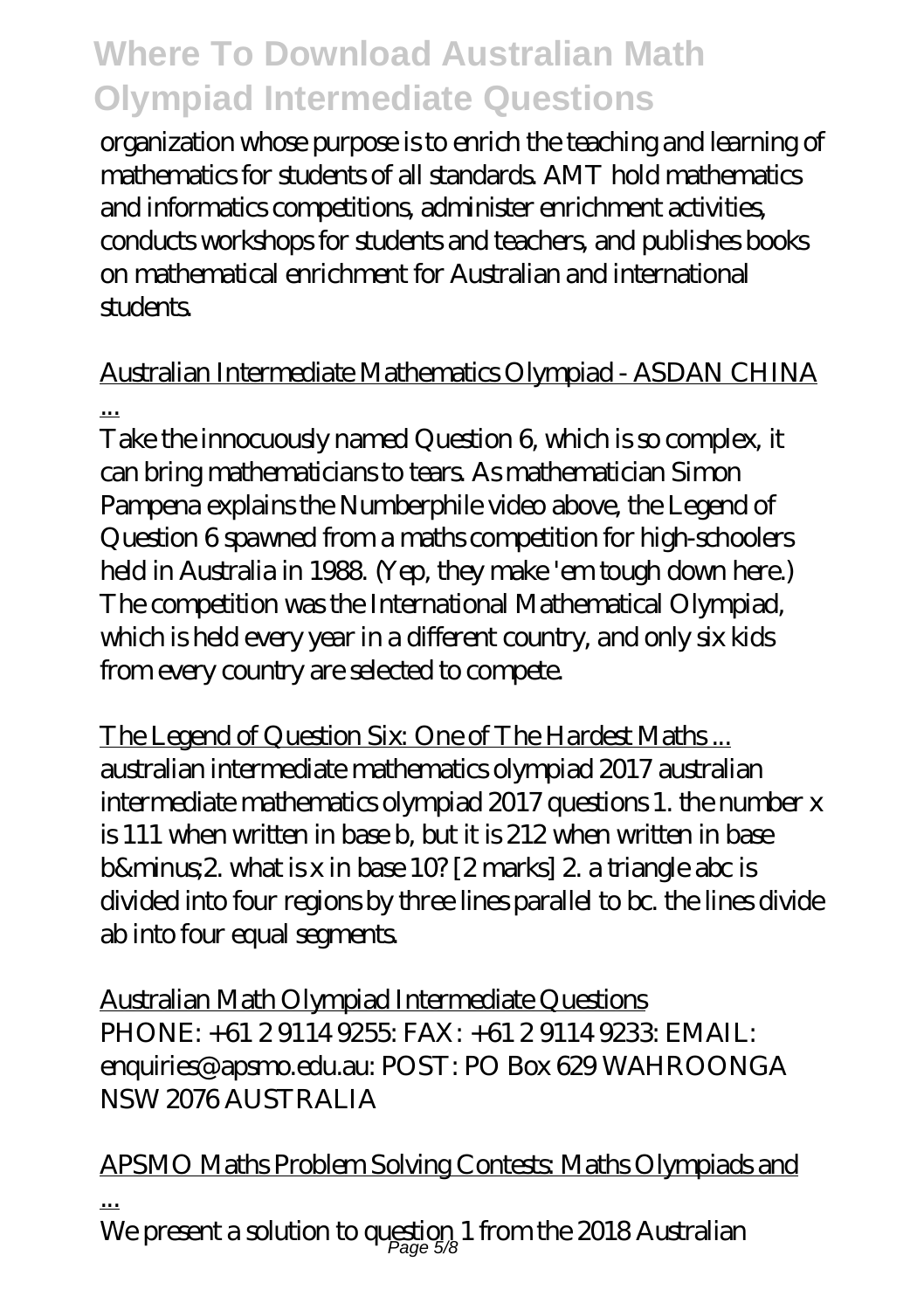Mathematical Olympiad. Please Subscribe: https://www.youtube.com/michaelpennmath?sub\_confirmatio...

Australian Mathematical Olympiad: 2018 - Q1 - YouTube I did some research and traced it to the 2013 Australian Intermediate Olympiad. Talented students in years 7-10 (aged about 11-15) have 4 hours to solve 10 questions. There are no calculators are allowed. Also keep in mind the age group of students. By age 15, students typically have not taken calculus.

Tricky Australian Olympiad Question – Mind Your Decisions Mathematics Olympiad Past Questions and Answers Pdf Download – Are you Preparing for the Nigerian Olympiad Science and Mathematics Examination organized by the National Mathematical Center, NMC Abuja? This is the official Nigerian Olympiad Science & Mathematics Past Questions for both Junior and Senior Students. National Mathematical Center, NMC National Olympiad Science & Mathematics ...

International Congresses on Mathematical Education (ICMEs), under the auspices of the International Commission on Mathematical Instruction, are held every four years. Previous Congresses have been held in France (Lyons), England (Exeter), the Federal Republic of Germany (Karlsruhe), and the United States of America (Berkeley). The Fifth International Congress on Mathematical Education (lCME 5) was held in Adelaide, Australia, from August 24-30, 1984. More than 1800 participants from over 70 countries participated in the Congress, while some additional 200 people attended social functions and excursions. The program for ICME 5 was planned and structured by an International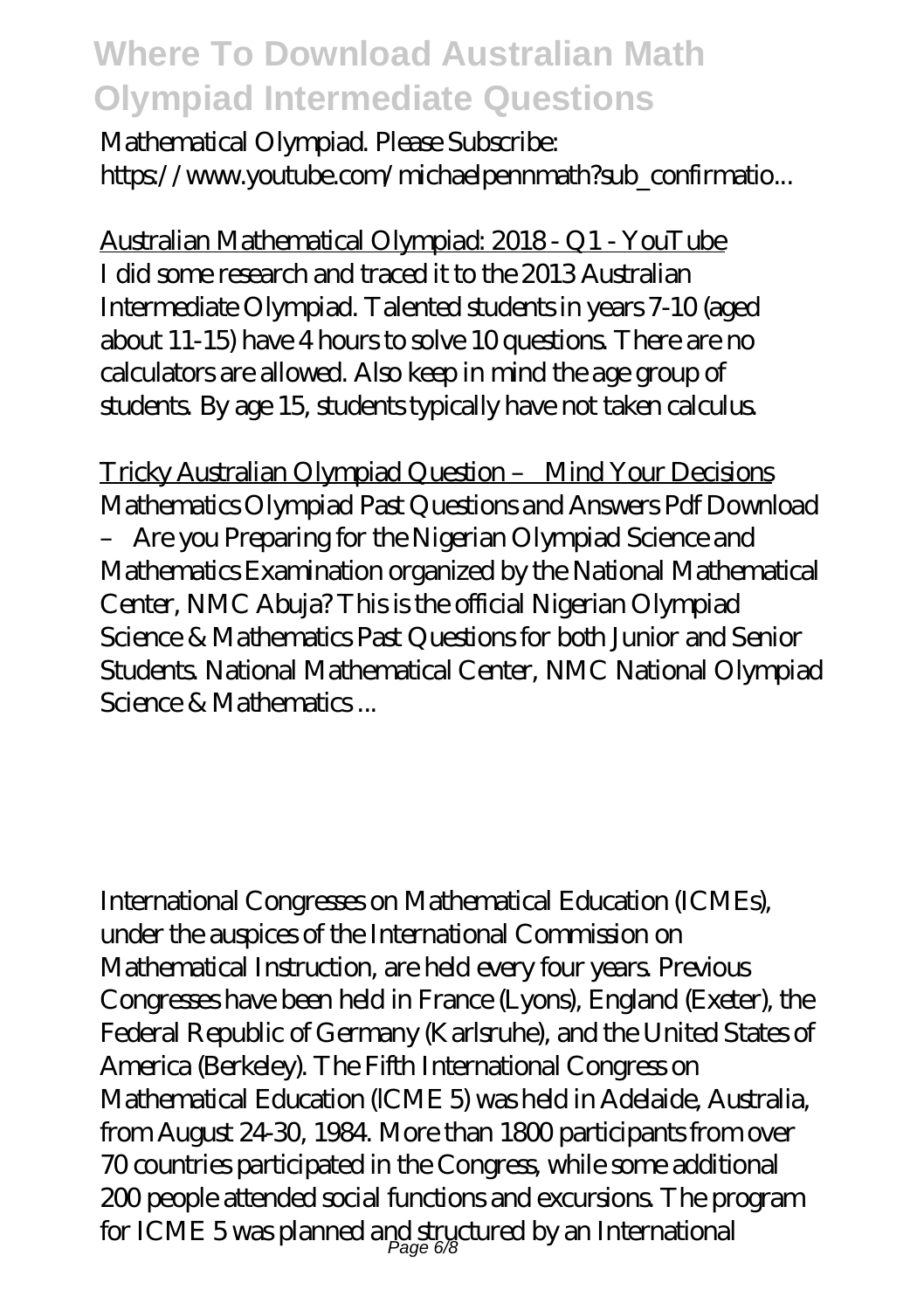Program Committee, and implemented by the National Program Committee in Australia. For the main body of the program, Chief Organisers, assisted by Australian Coordinators, were invited to plan and prepare the individual components of the program which addressed a wide range of topics and interest areas. Each of these teams involved many individuals from around the world in the detailed planning and preparation of the working sessions for their area of program responsibility. For the actual working sessions at the Congress, the smallest group had some 60 members, while the largest had well over 300. In addition to the working sessions, there were three major plenary addresses, several specially invited presentations, and over 420 individual papers in the form of short communications, either as posters or brief talks.

This book presents all the publicly available questions from the PISA surveys. Some of these questions were used in the PISA 2000, 2003 and 2006 surveys and others were used in developing and trying out the assessment.

Authored by a leading name in mathematics, this engaging and clearly presented text leads the reader through the tactics involved in solving mathematical problems at the Mathematical Olympiad level. With numerous exercises and assuming only basic mathematics, this text is ideal for students of 14 years and above in pure mathematics.

\* Problem-solving tactics and practical test-taking techniques provide in-depth enrichment and preparation for various math competitions \* Comprehensive introduction to trigonometric functions, their relations and functional properties, and their applications in the Euclidean plane and solid geometry \* A cogent problem-solving resource for advanced high school students,